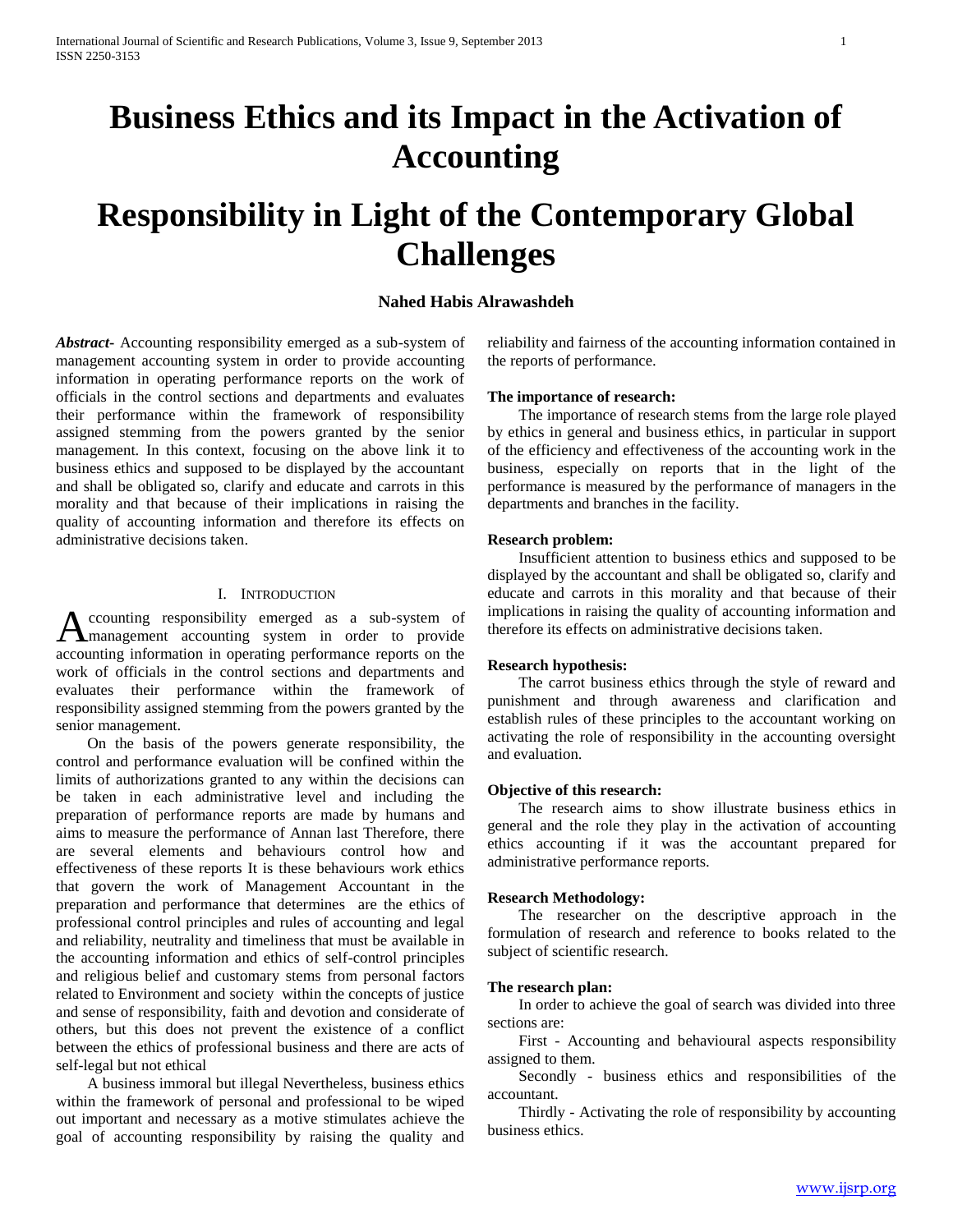## **First - Accounting and behavioural aspects responsibility assigned to them:**

The concept of responsibility accounting

 With the breadth and magnitude of the projects could not chairman of an entity or its Director-General to take all administrative decisions necessary to Adarathm and therefore must be a measure of decentralization by delegating powers to levels lower administrative and determine responsibilities, and is every manager in this case responsible for the performance of his department or administration centre or responsibility At the same time have a the special administrative decision- making poison or the administration is responsible for it (Abdul Rahim et al, 1990: 599). Hence the liability accounting method aims to control and evaluate performance by determining the responsibility of the world's economic unity in the various administrative levels from the actual performance and the consequent results of the favourite and unfavourable compared to the planned performance. (Sentinel, 2004: 423).

 There are several definitions of accounting responsibility has been known as a dependent on the basic premise is that individuals should be prepared for accounting and accountability for their performance as well as the performance of Hence, the accounting responsibility requires the need to link standards and events in the responsibilities so that it can perform accounting reports and evaluate the performance of these responsibilities all on Alone (Hetjr status and Tulc, 2000: 456). And defined as a system which recognizes the various centres of decision-making about which achieves linking organizational structure accounting controls and evaluates the performance of those responsible for the so-called centres, responsibility based on factors under their control. (Abdel-Latif, 2004: 358), also known as administrative processes are subject to the provision of information that helps to control processes and performance evaluation. (Hussain, 2000: 132).

 The previous definitions of responsibility accounting can be defined as a system that works to provide accounting information on the performance of the managers through categories based on performance reports compare actual performance with planned to reach the deviations (negative or positive) and connect them with the person in charge at the facility.

## **Accounting responsibility objectives:**

 Achieving control over the elements of costs and revenues, assets or liabilities is a concept traditionally controlled because the main reason for achieving the goals desired of those elements is the Human Element, which is the main engine for those elements so it is logical to assume accounting responsibility controlled swearing in of the thing and not the end result the same. (Basile, 2001: 318).

 The objectives of accounting responsibility in the following points: (Saleh, 2000: 451-452).

1 - Bind the activity officials.

2 - To help in the process of planning, organization and control.

3 - To provide an incentive plan based on an objective basis from which to prove both improve performance and achieve the rates specified in the scope of responsibility and punishment or direct all did not achieve what is specific to him.

## **Elements of responsibility accounting:**

Elements of responsibility accounting:

 To apply the style of accounting responsibility required to provide the following (Ranger, 2004: 425):

 A - Define the scope of authority and responsibility in a clear and specific.

B - Identify performance rates in advance.

C - Training managers to use the results of the reports.

 D - Obligation of the fact that the reports in the hands of managers in a timely manner.

 E - Fit the contents of the reports this style with authority and levels of managers.

 And - the need to include aspects that reports should pay attention to it managers.

 Based on the foregoing, the style of accounting responsibility includes introductions to accounting, administrative, organizational and behavioral common and the success of this technique, it is necessary to find the integration between these elements in a single application. (Hashem, 1988: 230) and it depends on three main elements:

## **1 - Clearly defining responsibility centres:**

 Of the basic ingredients that underpin the division of responsibility accounting system established to be the responsibility centres each centre under the responsibility of the person responsible. Economic Unity any division to responsibility centres, and the status of responsibility means any organizational unit headed by a person responsible for the activity of this unit (shouted, 2000: 452), and positions of responsibility are divided into three types:

### **A - Cost centres:**

 Centre cost is a circle activity which is its director responsible mainly what is happening with the cost of only a goal to reduce the cost to the lowest identified as possible, while the income and capital invested is not within the scope of responsibility and accountability, (a case and Hanan, 1997: 418) Any determined responsibility only in the side costs that could be affected by its decisions.

## **B - Profit centres:**

 Profit centre is an organizational unit extends the responsibility of the administrator to cover both sides of the revenues, costs, and thus can be considered to profit centre as an economic unit can measure the results of their work. (Zamel, 2000: 515), and this can be a net gain or loss as an indicator for judging the effectiveness and efficiency of this performance validity presence to maximize profits, so profit centres are more comprehensive than cost centres.

### **C - Investment centres:**

 TCI is a circle Activity Director is responsible to basically what achieve revenue and caused the costs as well as taking into account what has been invested resources and assets in the centre of responsibility. So is investing a development centre to profit centre. (A case and Hanan, 1997: 420), and is noted here that the TCI is wider with a profit centre, to add the invested capital as an additional element is followed to evaluate the performance of the section so the performance evaluation would be more accurate in the investment centres.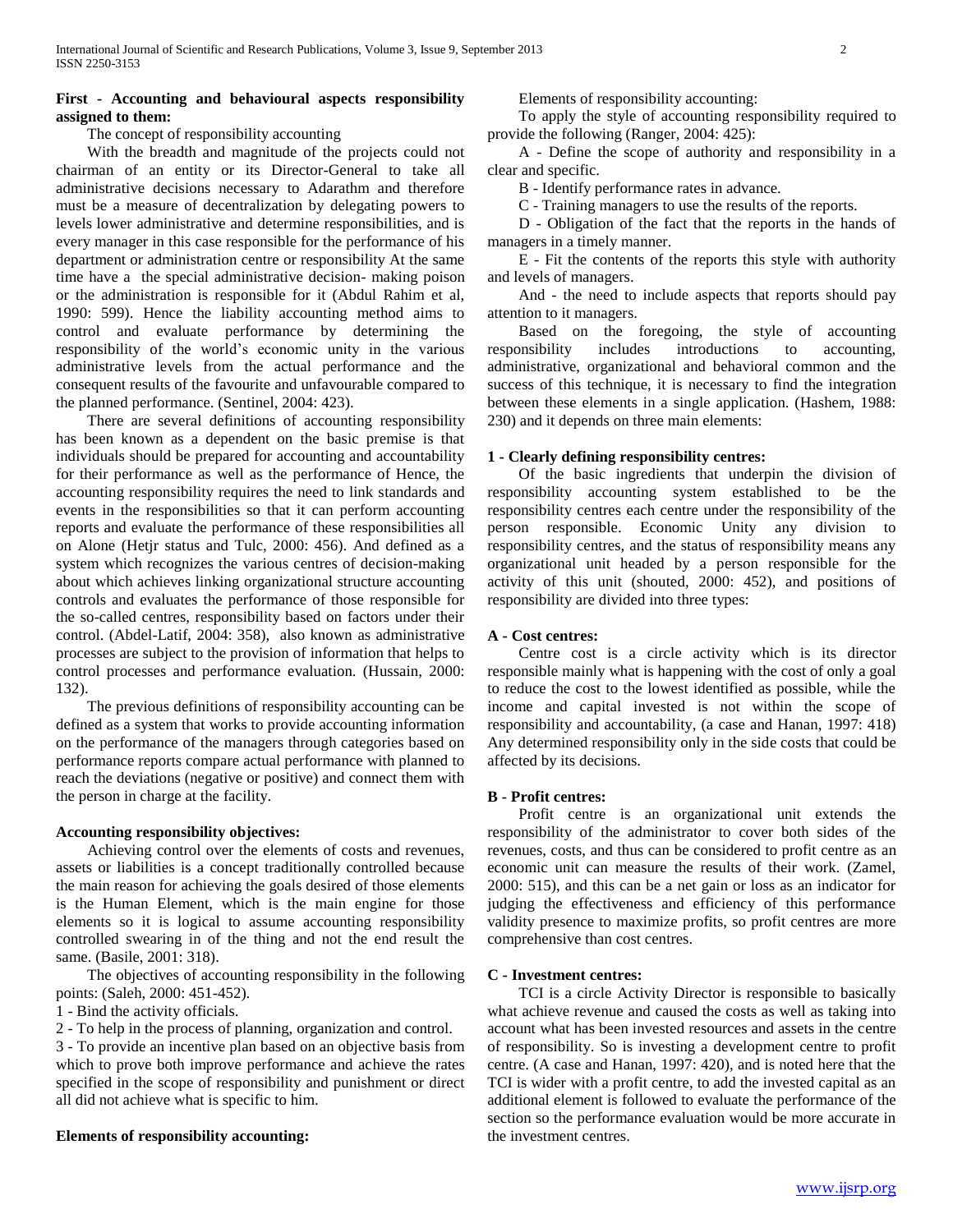## II. DETERMINE THE PERFORMANCE STANDARDS

 Based accounting system of responsibility in the performance evaluation centres responsibility to compare the actual performance standard specified for both costs and revenues are performance standards and measurable specifications do not come out of being indicators to judge the efficiency and effectiveness of the results of the implementation of the activity established, (Saleh, 2000: 453), so should be taken into consideration when determining the standards the following matters: (Sentinel, 2004: 428-429).

 A - Selection criteria that reflect not believe a possible expression of the level of performance of responsibility canters.

 B - taking into account realistic when choosing the level at which placed the standard.

C - To be precise standards and understood by all officials.

 D - To be comprehensive standards for various aspects of performance.

 E - The standard explains what must be the performance objectively note that the performance indicators in the previous three centres are: (a case and Hanan, 1997: 422).

 A - Centre Cost: The cost depends index with a focus on cost-controlled Centre Director, which are affected by its decisions.

B - Profitability Centre: depends Index Net Profit

 C - Investment Centre: Depends index rate of return on investment that results from the profit on the value of invested capital, and the remaining profit index resulting from the reduction of the cost of invested capital (invested capital x desired yield) of profit.

## III. ACCOUNTING SYSTEM IS DESIGNED TO POSITIONS OF RESPONSIBILITY

 When you follow the style of accounting responsibility become canters of economic responsibility in the unit starting point in the design of the accounting system and accounting data collection and are classified and coded accounts on this basis, (Ranger, 2004: 429).

### Performance Reports

 Represents Performance Reports provided by the accounting system of responsibility and means of communication between the various positions of responsibility in the context of the organizational structure of the unity of economic and used mainly for the purposes of internal management in order to assess the performance of the responsibility for the various positions of responsibility, whether cost or profit or investment where it is preparing these reports and submit to the administrative levels Supreme through a system of responsibility reports. (Abdel-Latif, 2004: 359).

 And performance reports include summaries of the results of sections and analysis of trends that help management levels in the monitoring and evaluation of performance. As well as containment measure or compare individual elements under the control of the people responsible. (Saleh, 2000: 454) It should be noted cannot say that there is a ideal for reports to suit all installations there are reports preparation Reports easy, clarity and timeliness, and consistency in the format of the report,

appropriate reports for each level of administrative support him and his scope of responsibility as well as the exclusion of costs uncensored performance reports.

Behavioural aspects Accountability and Responsibility:

 The process of assessing the behavioural aspects of performance, because the performance measurement directly on the completion of the individuals within the projects, and the feedback required to cover the preparation of reports recognize individuals in advance for how to calculate performance metrics and how to distribute responsibility for costs. (Raver 2003: 190) and as an individual (man) is the essence of responsibility and accountability are tastier can detect the deviation and identify the person responsible for it, and to identify the reasons for its occurrence, and therefore the responsibility of accounting are interested in the individual causing the deviation more than one item of interest that occurred the deviation. (Ranger 2004: 424), and this explains the evacuation of the importance of controlling behavioural and performance evaluation, which is reflected in the actions of the workers supplied with attention technical factors engineering and technical in the preparation of standards, while ignoring the behavioural aspects lead to a large gap between those standards as a technician and between implementation sites as a way of humanity and behavioural. (Zamel, 2000:523), and therefore the degree of effectiveness of responsibility and accountability in monitoring and evaluating performance, especially when preparing affected by the evaluation criteria perform significantly humanitarian workers in these standards importance equivalent to the technical side of this factor standard may lose interest in work or loss of self-confidence because of the pressure is that the implementation of the standard imposed and which may lead to a clash between officials or distrust and misunderstanding, will participate Y system in a standard or will advise the elimination of most of the problems mentioned, as well as incentives and rewards moral and material working to develop behaviour towards individuals within standard established to make a greater effort and therefore a sense of responsibility towards this standard and accepted evaluation of the performance and accountability of accounting for its implementation.

## **Secondly - business ethics and responsibilities of the accountant**

#### **The concept of business ethics.**

 That human behaviour for a Muslim is governed by Islamic moral values which are based on responsibility before God Almighty than necessary taking into account the human values associated with this behaviour and truthfulness, honesty, loyalty and justice. (Qntja, 2004: 91) Valokhalakiet the state of mind, not a set of rules, known as the principles of ethics related to characteristics such as honesty, integrity, and reliability, responsibility and other aspects of ethical conduct for wrongful conduct. (Hammad, 2004, 162) and known also as a morality standards of conduct and behaviour that we expect to be followed by the people and relating to personal morality effectively targeted individual's daily life. (Sabbagh, 2002: 204) is the integrity and moral values, a producer of ethical standards and behavioural loneliness and how it can be delivered and adhered to in practice and include the actions of the administration to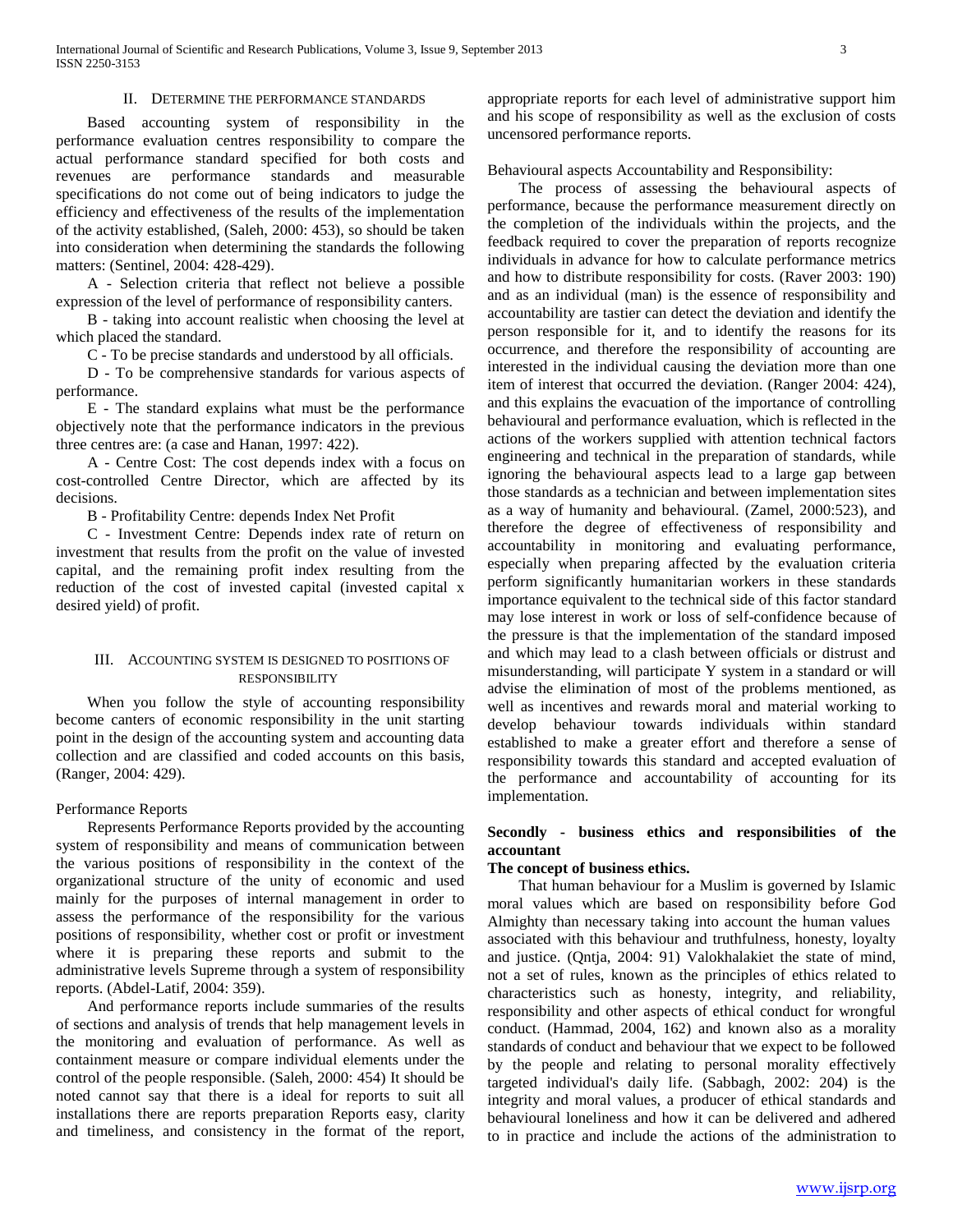remove or reduce incentives and temptations that drive people to commit actions of non-straight, illegal or unethical (Lutfi, 2005: 5014) Therefore, the Business Ethics relating to the behaviour of individuals in their activities various practical and this includes the way they deal with their colleagues, customers and anyone else who deals with the economic unit, and some find it very difficult to determine where to start ethics of personal and business ethics, because ethics personal influence and the cover of Business Ethics, It is important to differentiate between ethical behaviour and legal behaviour Ethics is expected behaviour with individuals, either laws and questions with the required actions there is a reaction may be legal but immoral, or unethical, but illegal. (Sabbagh, 2002: 204).

 Ethical behaviour includes choosing healthy behaviours that is appropriate and fair was the fact that proper behaviour or error, and may be appropriate or inappropriate, and that the decisions taken may be fair or unfair. However that individuals differ always in their views about the meaning of conventions moral values, there is a general principle is the basis for all systems moral is the belief that every member of any group bears some responsibility for the good and welfare of other members of the group as the individual's desire to sacrifice Bmsalehth self for the well-being of the group serve as the heart of the moral act. (Abu Zeid and Mari, 2004: 73), then business ethics confined within the framework of the behaviour of individuals within the economic unit or in any other activity is dealing with other colleagues, clients or management.

### **Elements of ethical behaviour of the accountant:**

 You can view the elements of ethical behaviour of the accountant through the following: (Judge limits, 1999: 43-45).

 1 - moral issue: are those that appear when one has to choose between several alternatives and that the right decision is not clear and obvious absolute moral issue can be placed as one of the alternative options that affect the others, so When the face of the problem has to be for humans to return to the ethical principles that believes in it.

 2 - Ethical principles: we find in practice two types of ethical principles that represent a theoretical background for each behaviour:

 A - Type I: It is mandatory principles that lead the decisionmaker to work according to the requirements of the rules of professional conduct without the balance between good and evil as the ethics according to this concept is tolerate rules or not taking them.

 B - Type II: are utilitarian principles and the basis of this criterion principles is the results of the balance between good and evil, the output of each decision.

 3 - Results ethical decision: that the decision result in the greatest good is the better decision and that any moral rule must be beneficial to the people but if this rule were harmless may not be applied to them, knowing that the ethical decision goes several steps:

 A - Examine alternative business, clarify and identify the appropriate capabilities to work in these circumstances and search for all available alternative business.

 B - Focus on thinking about the results of each action or every decision that can be made by predicting future status.

 C - To be able to assume the decision maker situation arising from the decision-making.

 D - Concerning the presumed views affected the decision. Principles of Business Ethics for accountant

 There are some basic moral values that represent a series of principles and framework determine what is right or wrong, in general terms, is this the following general principles: (Abu Zeid and Mari, 2004: 73).

1 – Secretariat

2 – Integrity

- 3 Keeping the Promise
- 4 Fidelity
- 5 justice
- 6 taking into account the others
- 7 Respect for others
- 8 -sense of responsibility
- 9 the pursuit of excellence
- $10 Trust$
- 11 substantive
- 12 legitimacy

 These principles are mentioned public morality As for the business ethics of the accountant is represented in: (F, 2000: 384- 385).

 **1 - Confidence:** the accountant should be trusted secretary in the performance of his duties and services, professional and functional require trust in him that is characterized by integrity, honesty, behaviour, honesty and integrity and to maintain the confidentiality of the information in his establishment.

 **2 - Legitimacy**: the accountant to prove the legality of everything related to his work and the performance of its duties and its functional and professional services in the light of the provisions and principles of Islamic Shari.

 **3 - professionalism and mastering work:** should the accountant to be eligible for all what he is doing tasks that performs the duties and services functional and vocational ability of care and workmanship and spare no effort in order to fulfil his responsibilities towards his Lord and his community and his profession and his superiors and his client and himself.

 **4 - Objective:** the accountant should be fair, impartial and unbiased and neutral to avoid placing himself in position opposed his favour with the interests of the service provides them.

 **5 - Conduct Security:** You must behaviours and actions consistent with the accountant faith values derived from the provisions and principles of Islamic law.

 **6 - Professional conduct and technical parameters:** the accountant must take into account the actions of professional conduct and committed in the performance of his professional duties with professional standards.

 Notes from the above that there are common principles between the general principles of morality and ethics of business accountant, objectivity and ethics, and perfecting the work and other principles found in the general principles of all sense of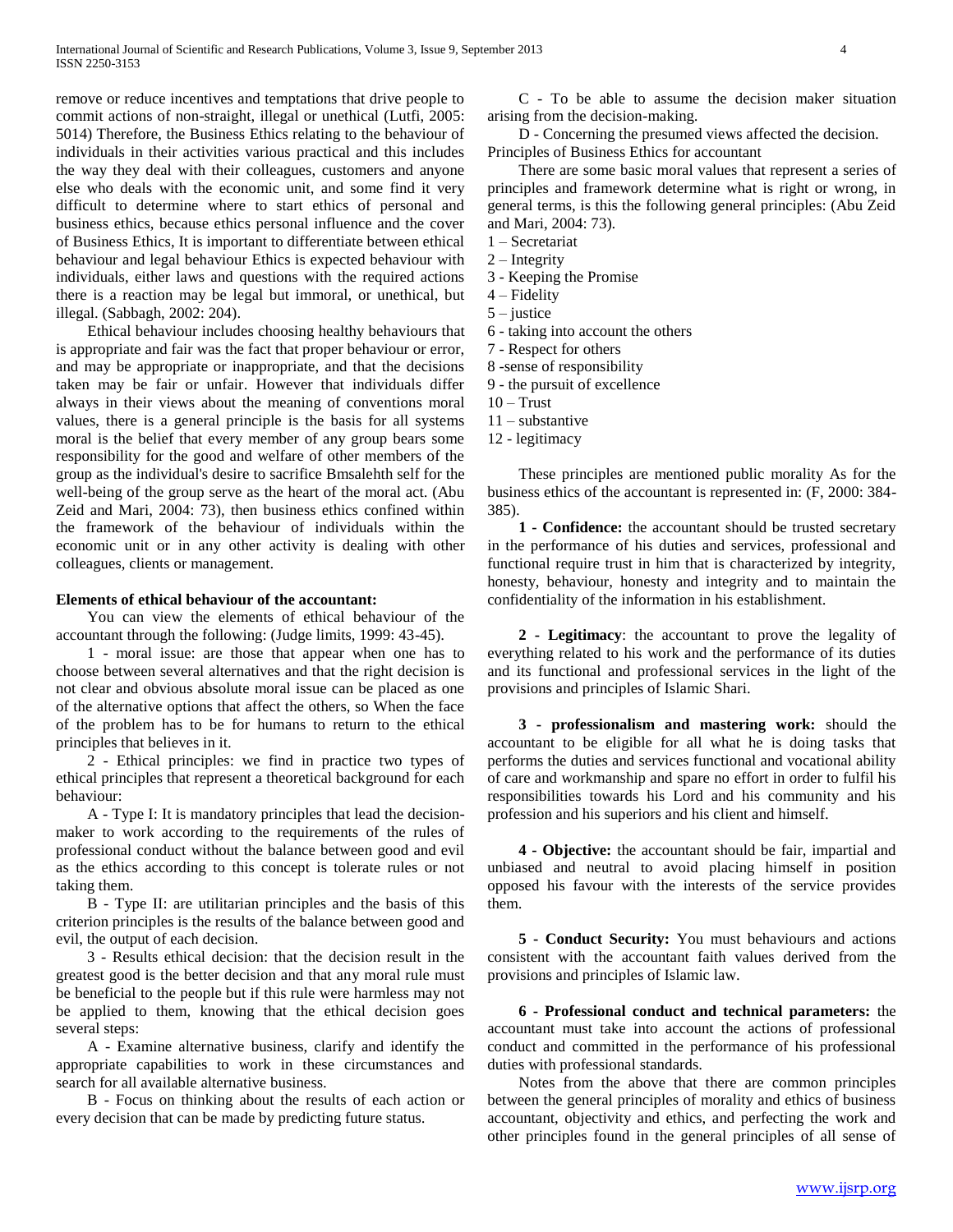responsibility and the other found in the ethical principles of the accountant only, which is based on the foundations of professional and technical standards.

## **Standards of ethical conduct and responsibilities of the accountant:**

 When you use the accounting information management for the purposes of monitoring and evaluation of performance may be exposed accountant to pressure from the administration to show results other than what they are, and stop the way the accountant with this pressure on his beliefs and composition of moral as well as on the extent influenced by reactions prevailing in the economic unit may face accountant behaviour of some workers or supervisors legally acceptable but unacceptable from the moral in this case may feel acceptable, if the individual is not supported by beliefs and moral values may find it difficult in the face of these pressures. (Noor et al, 2005: 25), so it falls to the accountant's moral responsibility towards himself and those around him in the economic unit in the need to take account of professional ethics on the one hand and the ethics of self-Elsewhere and consists ethics business accountant and can be represented by the standard of this ethical behaviour thus: ( Abu Zeid and Mari, 2004: 74-75).

## **1 - Rated: accountant and bears the following responsibilities:**

 A - To maintain an appropriate level of professional merit and that the continuous development of knowledge and skills.

 B - The performance of professional duties in accordance with the laws and regulations and appropriate technical standards.

 C - Preparation of reports and recommendations in full after an analysis of information that can be relied upon

 **2 - Confidentiality: accountants bear the following responsibilities:**

 A - To refrain from disclosing any information obtained through work, but in the case of a legal commitment to this disclosure.

 B - Assistants media including the confidentiality of the information obtained in the case say so and follow up their activities to ensure confidentiality.

 C - Refrain from using confidential information that is made available to them through the work so as to obtain the advantage unethical or illegal.

## **3 - Integrity: accountant and bears the following responsibilities:**

 A - Avoid situations of conflict of interest or the actual phenomenon and offer advice to all parties for any potential conflict.

 B - Link to refrain from any form that could limit their decisions to carry out their duties in an ethical framework.

 C - Refusal gift or advantage or a compliment would influence their actions.

 D - Refrain from the bad influence of direct and indirect to achieve legal and ethical goals of the enterprise.

E - To connect the appropriate information.

 And - to refrain from engaging in any activity that would detract from the amount profession.

 Objectivity: The accountant fulfills the following responsibilities:

A - Communicate information fairly and objectively.

 B - Full disclosure of all relevant information that can be expected with a reasonable degree it affects on the user's understanding of the information for the reports, comments or recommendations offered.

## **Thirdly - Activating the role of accounting responsibility by Business Ethics:**

 The focus of work in the accounting responsibility is an individual who participates in the development of standards and in light of which assesses the performance of an individual other in the economic unit and the preparation of reports to senior management so therefore work ethic accounting controls significantly in the output of this system of accounting information can be classified as business ethics of the accountant and control the effectiveness of the outputs of responsibility accounting system in two sets:

## **1 - A professional work ethic:**

 These are ethics degree of confidence in the information accounting produced and included neutrality and nondiscrimination towards the interests opposing anyone who uses that information and sincerity of information which can visualize the content which aims to him represented an honest and objective information imposed and the ability and professional experience, technical and scientific, including Levi powerfully work entrusted to him and be the source of this Ethics legally any binding of the administrative and technical points higher, so around this recipe ethics cram in the application and representation based on the rule of law punish the violator of these properties and the rules and principles that should be taken into account when preparing performance reports.

## **2 - Work ethic Self:**

 These are ethics relationship in relative concept within the rights which faith and that pops up with him a set of principles of mind at any follow ethical behaviour and correct and integrity of any avoid actions that would generate pressures affect his actions, honesty and maintaining the promise and the transparency of any provision Image fact all that is happening and a sense of responsibility and legitimate the work being done and to maintain the confidentiality of information within the unity and justice and the moral principles strengthen or weaken within the accountant according to the degree of faith that inside each of these principles and the rule emanating from this faith is religious or customary or social set in light of the environment in which they live accountant and can be represented Business ethics and professional .

Quality Performance Reports:

Trust and objectivity, impartiality and professionalism and perfecting the work of justice and sense of responsibility, transparency and integrity.

Rules and principles of legal and professional.

Religious and customary rules and social.

Professional work ethic.

Work ethic Self.

Business Ethics for accountant.